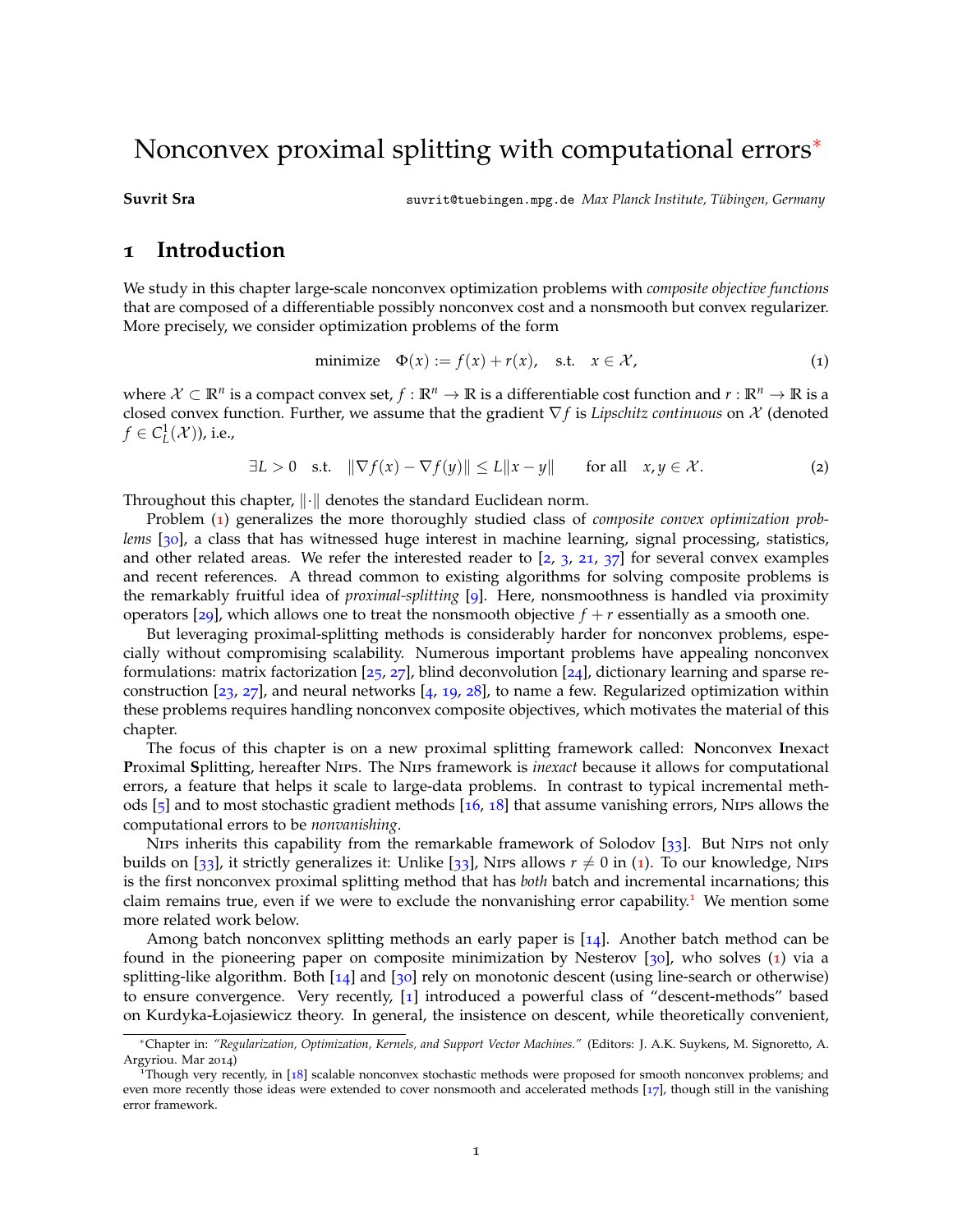makes it hard to extend these methods to incremental, stochastic, or online variants. The general proximal framework of [[40](#page-14-6)] avoids strict monotonic descent at each step by using a non-monotonic line-search.

There are some incremental and stochastic methods that apply to  $(1)$  $(1)$  $(1)$ , namely the generalized gradient algorithm of [[35](#page-14-7)] and the stochastic generalized gradient methods of [[12](#page-13-10), [13](#page-13-11)], (and the very recent work of [[17](#page-13-9), [18](#page-13-7)]). All these approaches are analogous to subgradient methods, and thus face similar practical difficulties (except [[18](#page-13-7)]). For example, it is well-recognized that subgradient methods fail to exploit composite objectives [[11](#page-13-12), [30](#page-14-0)]. Moreover, they exhibit the effect of the regularizer only in the limit, which conflicts with early termination heuristics frequently used in practice. If, say the nonsmooth part of the objective is  $||x||_1$ , then with subgradient-style methods sparse solutions are obtained only in the limit and intermediate iterates may be dense. Thus, like the convex case it may be of substantial practical advantage to use proximal splitting even for ([1](#page-0-0)).

### **2 The** Nips **Framework**

We rewrite  $(1)$  $(1)$  $(1)$  as an unconstrained problem by introducing the function

<span id="page-1-1"></span><span id="page-1-0"></span>
$$
g(x) := r(x) + \delta(x|\mathcal{X}),
$$

where  $\delta(x|\mathcal{X})$  is the *indicator function* for set X. Our problem then becomes:

minimize 
$$
\Phi(x) := f(x) + g(x)
$$
  $x \in \mathbb{R}^n$ . (3)

Since we solve  $(3)$  $(3)$  $(3)$  via a proximal method, we begin with the definition below.

**Definition 1** (Proximity operator). Let  $g : \mathbb{R}^n \to \mathbb{R}$  be lower semicontinuous (lsc) and convex. The proximity operator *for g, indexed by η* > 0*, is the nonlinear map [[31](#page-14-8), Def. 1.22]:*

$$
\text{prox}_{g,\eta} : y \mapsto \underset{x \in \mathbb{R}^n}{\text{argmin}} \ (g(x) + \frac{1}{2\eta} \|x - y\|^2). \tag{4}
$$

Using the operator ([4](#page-1-1)), the classic forward-backward splitting (FBS) [[8](#page-13-13)] iteration (for suitable *η<sup>k</sup>* and convex *f*) is written as

<span id="page-1-2"></span>
$$
x^{k+1} = \operatorname{prox}_{g,\eta_k}(x^k - \eta_k \nabla f(x^k)), \quad k = 0, 1, \dots
$$
 (5)

The Nips framework described in this chapter is motivated by the simple form of iteration  $(5)$  $(5)$  $(5)$ . In particular, for this iteration Nips introduces two powerful generalizations: (i) it permits a nonconvex *f* ; and (ii) it allows computational errors. More precisely, Nips performs the iteration

<span id="page-1-3"></span>
$$
x^{k+1} = \operatorname{prox}_{g,\eta_k}(x^k - \eta_k \nabla f(x^k) + \eta_k e(x^k)).
$$
\n(6)

The error vector  $e(x^k)$  in ([6](#page-1-3)) is the interesting part. It denotes potential error made at step  $k$  in the computation of the gradient  $\nabla f(x^k)$ . It is important to observe that the net error is  $\eta_k e(x^k)$ , so that the error is scaled by the stepsize. This scaling is made to suggest that the limiting value of the stepsize is what ultimately determines the effective error, and thereby governs convergence.

**Remark 1.** *We warn the reader against a potential pitfall of the notation for error in* ([6](#page-1-3))*. That iteration does* not mean that Nirs adds an error vector  $e(x^k)$  when iterating, but rather that it iterates

$$
x^{k+1} = \operatorname{prox}_{g,\eta_k}(x^k - \eta_k g^k),
$$

where  $g^k$  is an erroneous computation of the gradient, which is explicitly depicted in ([6](#page-1-3)) as  $g^k = \nabla f(x^k) - e(x^k).$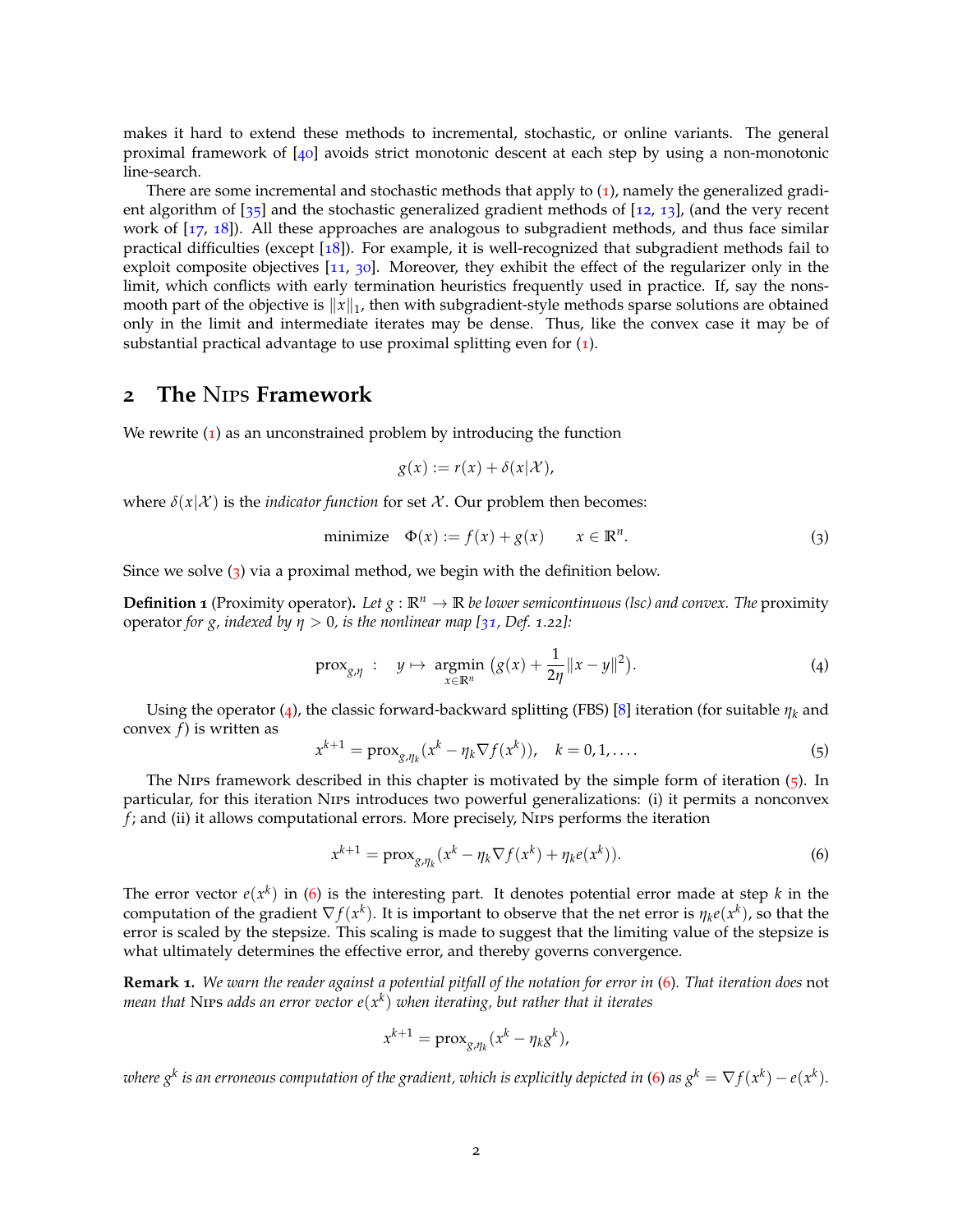But notice that we *do not* impose the following condition

<span id="page-2-1"></span><span id="page-2-0"></span>
$$
\lim_{k \to \infty} \|e(x^k)\| \to 0 \tag{7}
$$

on the error vectors, which is typically imposed by stochastic-gradient methods [[5](#page-12-3)]. Since we do not require the errors to vanish in the limit, to make Nips well-defined we must nevertheless somehow control them. Thus, we impose a mild restriction on the errors: we assume that there is a fixed value *η*, so that for all stepsizes *η* smaller than *η* the gradient errors satisfy

$$
\eta \|e(x)\| \le \bar{\epsilon}, \quad \text{for some fixed } \bar{\epsilon} \ge 0, \quad \text{and } \forall x \in \mathcal{X}.
$$
 (8)

Clearly, condition  $(8)$  $(8)$  $(8)$  is weaker than the usual requirement  $(7)$  $(7)$  $(7)$ .

**Remark 2.** *We can consider errors in the proximity operator too, i.e., the* prox*g*,*<sup>η</sup> computation may also be inexact (for convex optimization inexact proximity operators have been studied since a long-time; two recent references are [[32](#page-14-9), [39](#page-14-10)]). With inexact proximity operations iteration* ([6](#page-1-3)) *becomes*

$$
x^{k+1} = \text{prox}_{g,\eta_k}(x^k - \eta_k \nabla f(x^k) + \eta_k e(x^k)) + \eta_k p(x^k),
$$

*where η<sup>k</sup> p*(*x k* ) *is the error in proximity operator. The dependency on η<sup>k</sup> highlights that the error should eventually shrink in a manner similar to* ([8](#page-2-0))*. This error can be easily incorporated into our analysis below, though at the expense of heavier notation. To avoid clutter we omit details and leave them as an exercise for the interested reader.*

Since errors in the gradient computation need not disappear, we cannot ensure exact stationary points; but we can nevertheless hope to ensure *inexact stationary points*. Let us make this more precise. A point  $x^* \in \mathbb{R}^n$  is stationary for ([3](#page-1-0)), if and only if it satisfies the inclusion

<span id="page-2-2"></span>
$$
0 \in \partial_C \Phi(x^*) = \nabla f(x^*) + \partial g(x^*), \tag{9}
$$

where *∂C*Φ(*x* ∗ ) is the Clarke subdifferential [[7](#page-13-14)] at *x* ∗ . The optimality condition ([9](#page-2-2)) may be recast as the fixed-point equation

$$
x^* = \text{prox}_{g,\eta}(x^* - \eta \nabla f(x^*)), \quad \text{for } \eta > 0,
$$
 (10)

which helps characterize approximate stationarity. Define the *prox-residual*

$$
\rho(x) := x - \text{prox}_{g,1}(x - \nabla f(x));\tag{11}
$$

then, for stationary  $x^*$  the residual norm  $\|\rho(x^*)\|$  vanishes. At a point *x*, let the total perturbation be given by  $\epsilon(x) \geq 0$ . We define a point  $\bar{x}$  to be  $\epsilon$ -*stationary* if the residual norm satisfies the condition

$$
\|\rho(\bar{x})\| \le \epsilon(\bar{x}).\tag{12}
$$

Since we cannot measure convergence to an accuracy better than the amount of prevalent noise, we require  $\varepsilon(x) \ge \eta \|e(x)\|$ . By letting  $\eta$  become small enough, we may hope to come arbitrarily close to a stationary point.

#### **2.1 Convergence analysis**

In this section, we outline a simple convergence analysis for the Nips iteration  $(6)$  $(6)$  $(6)$ . Our analysis is structured upon the powerful framework of [[33](#page-14-5)]. But our problem class of composite objectives is more general than the differentiable problems considered in [[33](#page-14-5)] since we allow nonsmooth objective functions. Our analysis leads to the first nonconvex proximal splitting algorithm which allows noisy gradients; also we obtain the first nonconvex incremental proximal splitting algorithm regardless of whether the noise vanishes or not.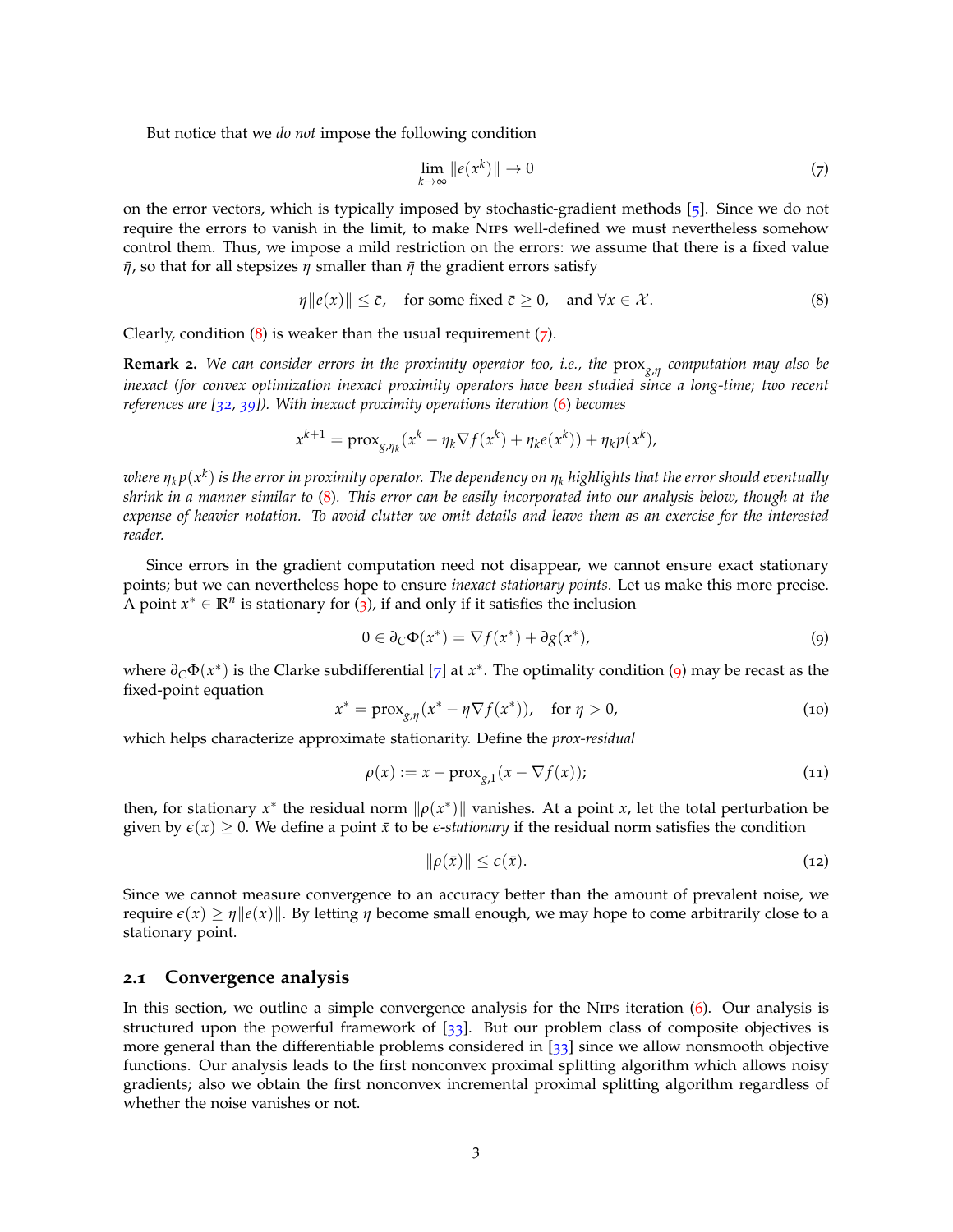For our analysis we make the following standing assumption. **Assumption.** The stepsizes  $\eta_k$  satisfy the bounds

<span id="page-3-6"></span> $c \le \liminf_k \eta_k$ ,  $\limsup_k \eta_k \le \min\{1, 2/L - c\}$ ,  $0 < c < 1/L$ . (13)

We start our analysis by recalling two well-known facts.

<span id="page-3-5"></span>**Lemma [2](#page-0-2).1** (Descent). Let f be such that  $\nabla f$  satisfies (2). Then

$$
|f(x)-f(y)-\langle \nabla f(y), x-y\rangle| \leq \frac{L}{2}||x-y||^2, \quad \forall x, y \in \mathcal{X}.
$$
 (14)

*Proof.* Since  $f \in C^1_L$ , by Taylor's theorem for  $z_t = y + t(x - y)$  we have

$$
|f(x)-f(y)-\langle \nabla f(y), x-y\rangle|=| \int_0^1 \langle \nabla f(z_t)-\nabla f(y), x-y\rangle dt |,
$$
  
\n
$$
\leq \int_0^1 \|\nabla f(z_t)-\nabla f(y)\| \cdot \|x-y\| dt \leq L \int_0^1 t \|x-y\|_2^2 dt = \frac{L}{2} \|x-y\|_2^2.
$$

We used the triangle-inequality, Cauchy-Schwarz, and that  $f \in C^1_L$  above.

**Lemma 2.2.** *The operator* prox*g*,*<sup>η</sup> is* nonexpansive*, that is,*

$$
\|\text{prox}_{g,\eta} x - \text{prox}_{g,\eta} y\| \le \|x - y\|, \quad \forall \ x, y \in \mathbb{R}^n. \tag{15}
$$

*Proof.* For brevity we drop the subscripted *η*. After renaming variables, from optimality conditions for the problem ([4](#page-1-1)), it follows that  $x - prox_{g} x \in \eta \partial g (prox_{g} x)$ . A similar characterization holds for *y*. Thus,  $x - prox_{g} x$  and  $y - prox_{g} y$  are subgradients of *g* at  $prox_{g} x$  and  $prox_{g} y$ , respectively. Thus,

$$
g(\operatorname{prox}_{g} x) \ge g(\operatorname{prox}_{g} y) + \langle y - \operatorname{prox}_{g} y, \operatorname{prox}_{g} x - \operatorname{prox}_{g} y \rangle
$$
  

$$
g(\operatorname{prox}_{g} y) \ge g(\operatorname{prox}_{g} x) + \langle x - \operatorname{prox}_{g} x, \operatorname{prox}_{g} y - \operatorname{prox}_{g} x \rangle.
$$

Adding the two inequalities we obtain *firm nonexpansivity*

$$
\|\text{prox}_{g} x - \text{prox}_{g} y\|^2 \le \langle \text{prox}_{g} x - \text{prox}_{g} y, x - y \rangle,
$$

from which via Cauchy-Schwarz, we easily obtain ([15](#page-3-0)).

Next, we prove a crucial monotonicity property of proximity operators.

<span id="page-3-7"></span>**Lemma 2.3.** Define  $P_\eta \equiv \text{prox}_{g,\eta}$ ; let  $y,z \in \mathbb{R}^n$ , and  $\eta > 0$ ; define the functions

$$
p(\eta) := \eta^{-1} \| P_{\eta}(y - \eta z) - y \|, \tag{16}
$$

$$
q(\eta) := \|P_{\eta}(y - \eta z) - y\|.
$$
 (17)

*Then, p*(*η*) *is a decreasing function and q*(*η*) *is an increasing function of η.*

Proof. Our proof relies on well-known results about Moreau-envelopes [[8](#page-13-13), [31](#page-14-8)]. Consider thus the "deflected" proximal objective

<span id="page-3-4"></span>
$$
m_g(x, \eta; y, z) := \langle z, x - y \rangle + \frac{1}{2} \eta^{-1} ||x - y||^2 + g(x), \tag{18}
$$

to which we associate its *Moreau-envelope*

<span id="page-3-1"></span>
$$
\mathscr{E}_{g}(\eta) := \inf_{x \in \mathcal{X}} m_{g}(x, \eta; y, z). \tag{19}
$$

<span id="page-3-3"></span><span id="page-3-2"></span>

<span id="page-3-0"></span> $\Box$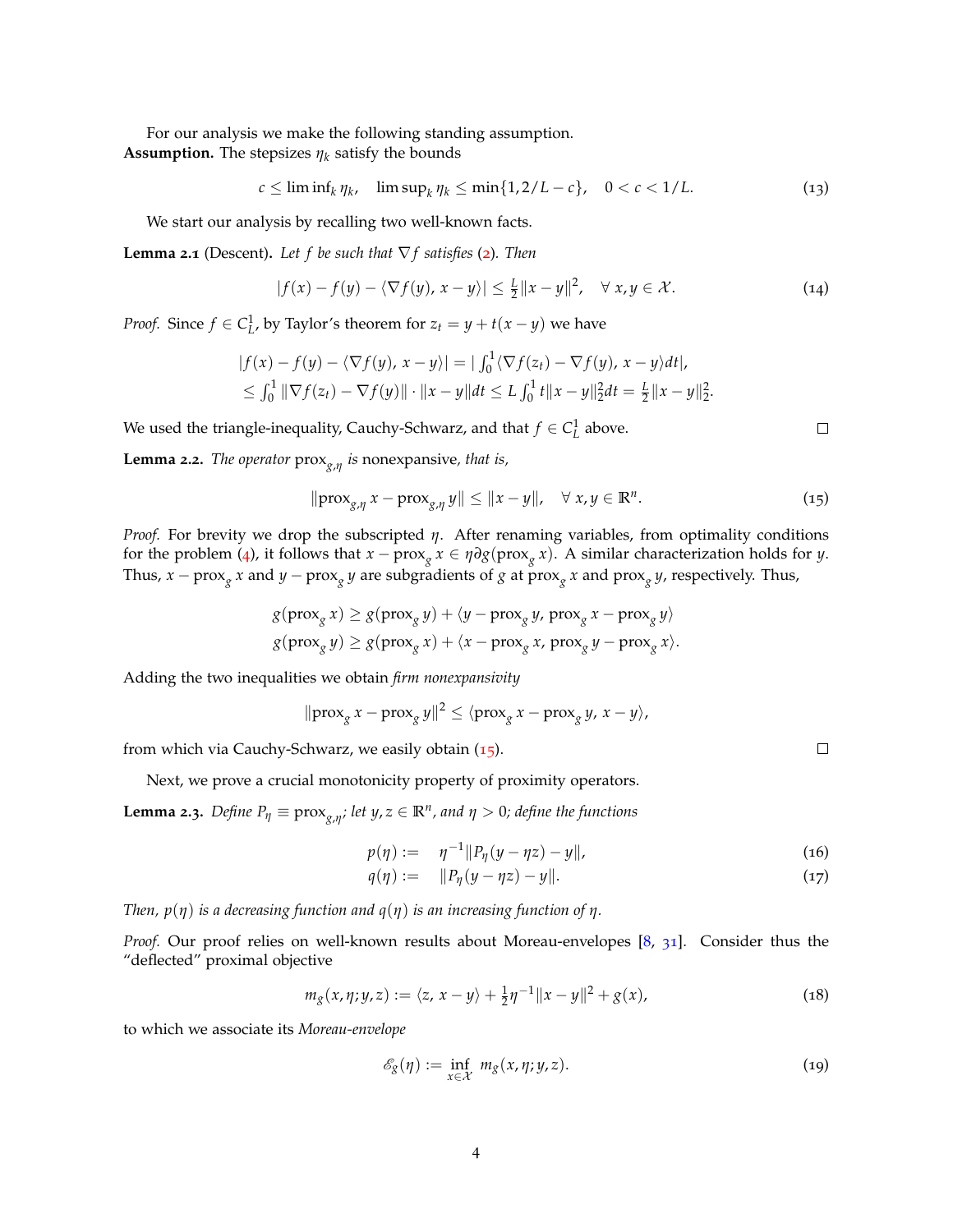Since  $m_g$  is strongly convex in *x*, and *X* is compact, the infimum in ([19](#page-3-1)) is attained at a unique point, which is precisely  $P_{\eta}^{g}(y-\eta z)$ . Thus,  $\mathscr{E}_{g}(\eta)$  is a differentiable function of  $\eta$ , and in particular

$$
\frac{\partial \mathscr{E}_{g}(\eta)}{\partial \eta} = -\frac{1}{2}\eta^{-2} \|P_{\eta}(y - \eta z) - y\|^2 = -\frac{1}{2}p(\eta)^2.
$$

Observe that  $m_g$  is jointly convex in  $(x, \eta)$ ; it follows that  $\mathscr{E}_g$  is convex too. Thus, its derivative  $\partial \mathscr{E}_g / \partial \eta$ is increasing, whereby  $p(\eta)$  is decreasing. Similarly,  $\hat{e_g}(\gamma):=\hat{e_g}(1/\gamma)$  is concave in  $\gamma$  (it is a pointwise infimum of linear functions). Thus, its derivative

$$
\frac{\partial \hat{\mathscr{E}}_g(\gamma)}{\partial \gamma} = \frac{1}{2} ||P_{1/\gamma}(x - \gamma^{-1}y) - x||^2 = q(1/\gamma),
$$

is a decreasing function of  $\gamma$ . Writing  $η = 1/γ$  completes our claim.

**Remark 3.** *The monotonicity results* ([16](#page-3-2)) *and* ([17](#page-3-3)) *subsume the monotonicity results for projection operators derived in [[15](#page-13-15), Lemma 1].*

We now proceed to analyze how the objective function value changes after one step of the Nips iteration ([6](#page-1-3)). Specifically, we seek to derive an inequality of the form ([20](#page-4-0)) (where  $\Phi$  is as in ([3](#page-1-0))):

$$
\Phi(x^k) - \Phi(x^{k+1}) \ge h(x^k). \tag{20}
$$

Our strategy is to bound the potential function  $h(x)$  in terms of prox-residual  $\|\rho(x)\|$  and the error level  $\varepsilon(x)$ . It is important to note that the potential  $h(x)$  may be negative, because we do not insist on monotonic descent.

To reduce clutter, let us introduce brief notation:  $u\equiv x^{k+1}$ ,  $x\equiv x^k$ , and  $\eta\equiv \eta_k$ ; therewith the main Nips update ([6](#page-1-3)) may be rewritten as

<span id="page-4-4"></span><span id="page-4-1"></span>
$$
u = \text{prox}_{g,\eta}(x - \eta \nabla f(x) + \eta e(x)).
$$
\n(21)

We are now ready to state the following "descent" theorem.

<span id="page-4-5"></span>**Theorem 2.4.** Let u, x,  $\eta$  be as in ([21](#page-4-1)); assume  $\epsilon(x) \geq \eta ||e(x)||$ . Then,

<span id="page-4-2"></span>
$$
\Phi(x) - \Phi(u) \geq \frac{2 - L\eta}{2\eta} \|u - x\|^2 - \frac{1}{\eta} \epsilon(x) \|u - x\|.
$$
 (22)

*Proof.* Let  $m_g$  be as in ([18](#page-3-4)); consider its directional derivative d $m_g$  with respect to *x* in direction *w*; at  $x = u$  it satisfies the optimality condition

$$
dm_g(u,\eta;y,z)(w) = \langle z + \eta^{-1}(u-y) + s, w \rangle \ge 0, \quad s \in \partial g(u). \tag{23}
$$

In ([23](#page-4-2)), substitute  $z = \nabla f(x) - e(x)$ ,  $y = x$ , and  $w = x - u$  to obtain

<span id="page-4-3"></span>
$$
\langle \nabla f(x) - e(x), u - x \rangle \leq \langle \eta^{-1}(u - x) + s, x - u \rangle.
$$
 (24)

From Lemma [2](#page-3-5).1 we know that  $\Phi(u) \leq f(x) + \langle \nabla f(x), u - x \rangle + \frac{L}{2} ||u - x||^2 + g(u)$ ; now add and subtract  $e(x)$  to this and combine with  $(24)$  $(24)$  $(24)$  to obtain

$$
\Phi(u) \le f(x) + \langle \nabla f(x) - e(x), u - x \rangle + \frac{L}{2} ||u - x||^2 + g(u) + \langle e(x), u - x \rangle
$$
  
\n
$$
\le f(x) + \langle \eta^{-1}(u - x) + s, x - u \rangle + \frac{L}{2} ||u - x||^2 + g(u) + \langle e(x), u - x \rangle
$$
  
\n
$$
= f(x) + g(u) + \langle s, x - u \rangle + (\frac{L}{2} - \frac{1}{\eta}) ||u - x||^2 + \langle e(x), u - x \rangle
$$
  
\n
$$
\le f(x) + g(x) - \frac{2 - L\eta}{2\eta} ||u - x||^2 + \langle e(x), u - x \rangle
$$
  
\n
$$
\le \Phi(x) - \frac{2 - L\eta}{2\eta} ||u - x||^2 + ||e(x)|| ||u - x||,
$$
  
\n
$$
\le \Phi(x) - \frac{2 - L\eta}{2\eta} ||u - x||^2 + \frac{1}{\eta} \epsilon(x) ||u - x||.
$$

<span id="page-4-0"></span> $\Box$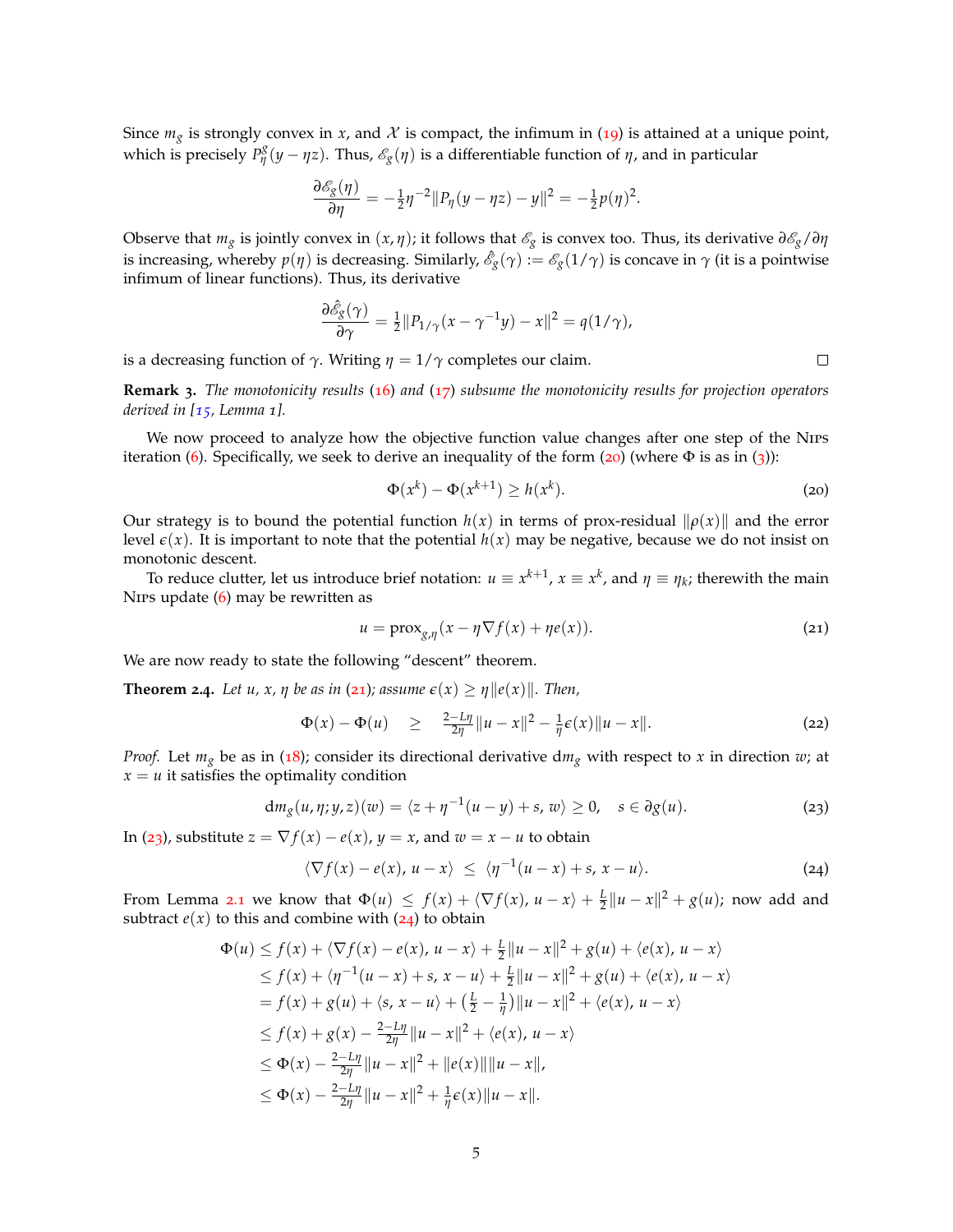The third inequality follows from convexity of *g*, the fourth one from Cauchy-Schwarz, and the last one from the definition of  $\varepsilon(x)$ .

<span id="page-5-2"></span> $\Box$ 

To further analyze ([22](#page-4-4)), we derive two-sided bounds on  $||x - u||$  below.

<span id="page-5-0"></span>**Lemma 2.5.** *Let x, u, and η be as in Theorem [2](#page-4-5).4, and c as in* ([13](#page-3-6))*. Then,*

$$
c\|\rho(x)\| - \epsilon(x) \le \|x - u\| \le \|\rho(x)\| + \epsilon(x). \tag{25}
$$

*Proof.* Lemma [2](#page-3-7).3 implies that for *η* > 0 we have the crucial bounds

$$
1 \le \eta \implies q(1) \le q(\eta), \quad \text{and} \quad 1 \ge \eta \implies p(1) \le p(\eta). \tag{26}
$$

Let  $y \leftarrow x, z \leftarrow \nabla f(x)$ . Note that  $q(1) = ||\rho(x)|| \le ||P_{\eta}(x - \eta \nabla f(x)) - x||$  if  $\eta \ge 1$ , while if  $\eta \le 1$ , we get  $\eta p(1) \leq ||P_{\eta}(x - \eta \nabla f(x)) - x||$ . Compactly, we may therefore write

 $\min\{1, \eta\}$   $\|\rho(x)\| \leq \|P_n(x - \eta \nabla f(x)) - x\|.$ 

Using the triangle inequality and nonexpansivity of prox we see that

$$
\min\{1,\eta\}\|\rho(x)\| \leq \|P_{\eta}(x-\eta\nabla f(x)) - x\| \leq \|x - u\| + \|u - P_{\eta}(x - \eta\nabla f(x))\| \leq \|x - u\| + \eta\|e(x)\| \leq \|x - u\| + \epsilon(x).
$$

As  $c \leq \liminf_k \eta_k$ , for large enough  $k$  it holds that  $||x - u|| \geq c||\rho(x)|| - \epsilon(x)$ .

An upper-bound on  $\|x - u\|$  may be obtained as follows

$$
||x - u|| \le ||x - P_{\eta}(x - \eta \nabla f(x))|| + ||P_{\eta}(x - \eta \nabla f(x)) - u||
$$
  
\n
$$
\le \max\{1, \eta\} ||\rho(x)|| + \eta ||e(x)|| \le ||\rho(x)|| + \epsilon(x),
$$

where we again used Lemma [2](#page-3-7).3 and nonexpansivity.

Theorem [2](#page-4-5).4 and Lemma [2](#page-5-0).5 have done the hard work; they imply the following corollary, which is a key component of the convergence framework of  $[33]$  $[33]$  $[33]$  that we ultimately will also invoke.

<span id="page-5-3"></span>**Corollary 2.6.** Let x, u,  $\eta$ , and c be as above and k sufficiently large so that c and  $\eta \equiv \eta_k$  satisfy ([13](#page-3-6)). Then,  $\Phi(x) - \Phi(u) \geq h(x)$  *holds for* 

<span id="page-5-1"></span>
$$
h(x) := \frac{L^2 c^3}{2(2 - 2Lc)} \|\rho(x)\|^2 - \left(\frac{L^2 c^2}{2 - cL} + \frac{1}{c}\right) \|\rho(x)\| \epsilon(x) - \left(\frac{1}{c} - \frac{L^2 c}{2(2 - cL)}\right) \epsilon(x)^2.
$$
 (27)

*Proof.* We prove ([27](#page-5-1)) by showing that  $h(x)$  can be chosen as

$$
h(x) := a_1 \|\rho(x)\|^2 - a_2 \|\rho(x)\| \epsilon(x) - a_3 \epsilon(x)^2,
$$
 (28)

where the constants  $a_1$ ,  $a_2$ , and  $a_3$  satisfy

$$
a_1 = \frac{L^2 c^3}{2(2 - 2Lc)}, \quad a_2 = \frac{L^2 c^2}{2 - cL} + \frac{1}{c}, \quad a_3 = \frac{1}{c} - \frac{L^2 c}{2(2 - cL)}.
$$
 (29)

Note that by construction the scalars  $a_1$ ,  $a_2$ ,  $a_3 > 0$ . For sufficiently large *k*, condition ([13](#page-3-6)) implies that

$$
c < \eta < \frac{2}{L} - c \qquad \implies \qquad \frac{1}{\eta} > \frac{L}{2 - Lc}, \quad \frac{1}{\eta} < \frac{1}{c}, \quad \text{and} \quad 2 - L\eta > Lc,\tag{30}
$$

which in turn shows that

$$
\frac{2-L\eta}{2\eta} > \frac{(2-L\eta)L}{2(2-Lc)} > \frac{L^2c}{2(2-Lc)} \quad \text{and} \quad -\frac{1}{\eta} > -\frac{1}{c}.
$$

 $\Box$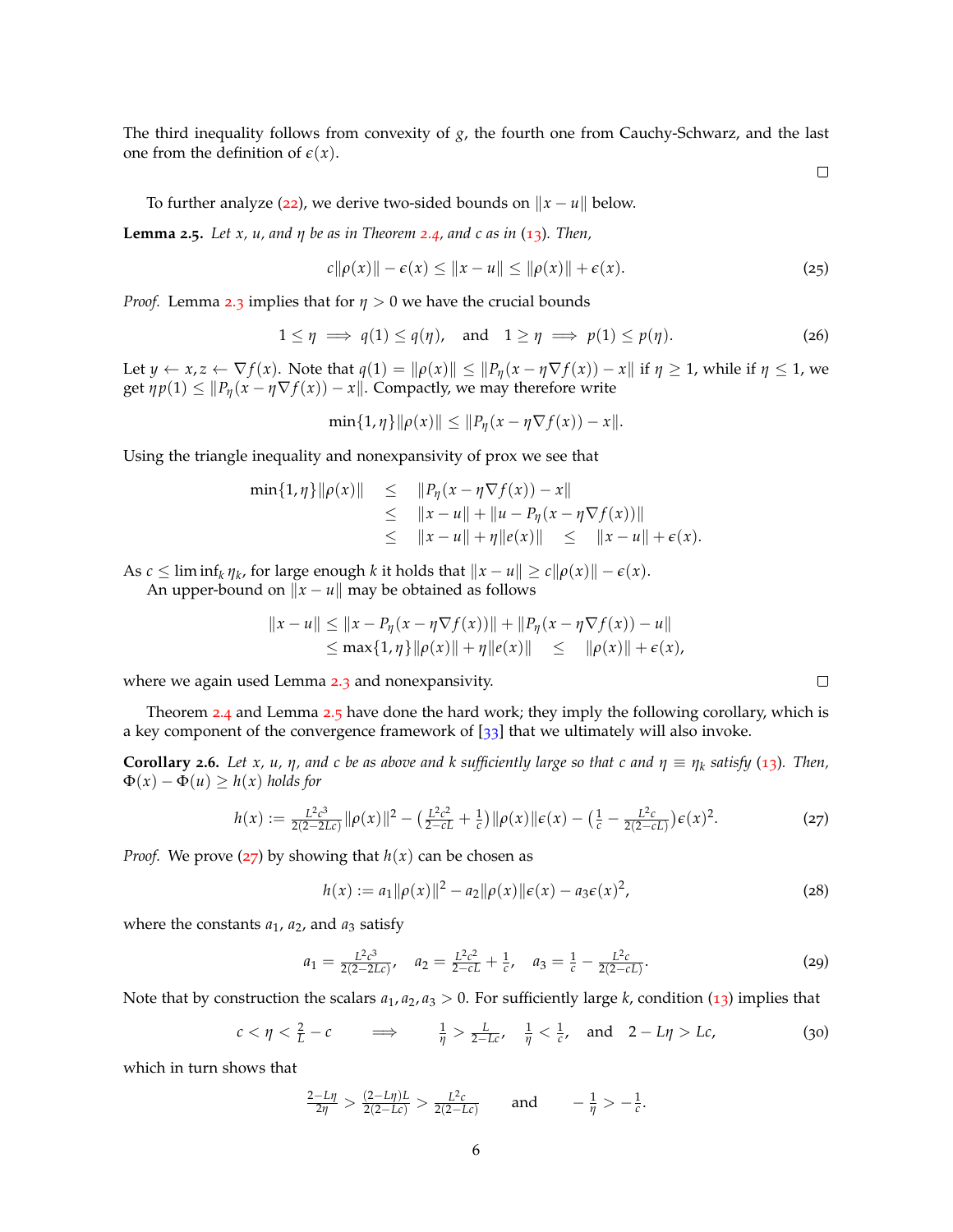We can plug this into  $(22)$  $(22)$  $(22)$  to obtain

$$
\Phi(x) - \Phi(u) \ge \frac{L^2c}{2(2-Lc)} ||x - u||^2 - \frac{1}{c}\epsilon(x) ||x - u||.
$$

Apply to this the two-sided bounds ([25](#page-5-2)), so that we get

$$
\Phi(x) - \Phi(u) \ge \frac{L^2 c}{2(2 - Lc)} (c||\rho(x)|| - \epsilon(x))^2 - \frac{1}{c} \epsilon(x) (||\rho(x)|| + \epsilon(x))
$$
  
= 
$$
\frac{L^2 c^3}{2(2 - Lc)} ||\rho(x)||^2 - (\frac{L^2 c^2}{2 - Lc} + \frac{1}{c}) ||\rho(x)|| \epsilon(x) - (\frac{1}{c} - \frac{L^2 c}{2(2 - Lc)}) \epsilon(x)^2 =: h(x).
$$

All that remains to show is that the said coefficients of *h*(*x*) are positive. Since 2 − *Lc* > 0 and *c* > 0, positivity of *a*<sub>1</sub> and *a*<sub>2</sub> is immediate. Inequality  $a_3 = \frac{1}{c} - \frac{L^2c}{2(2-Lc)} > 0$ , holds as long as  $0 < c <$ √ 5−1 *L* , which is obviously true since  $c < 1/L$  by assumption ([13](#page-3-6)). Thus,  $a_1, a_2, a_3 > 0$ .

<span id="page-6-0"></span>**Theorem 2.7** (Convergence). Let  $f \in C^1_L(\mathcal{X})$  such that  $\inf_{\mathcal{X}} f > -\infty$  and g be lsc, convex on X. Let {*x <sup>k</sup>*} ⊂ X *be a sequence generated by ([6](#page-1-3)), and let condition ([8](#page-2-0)) hold. Then, there exists a limit point x*<sup>∗</sup> *of* the sequence  $\{x^k\}$ , and a constant  $K>0$ , such that  $\|\rho(x^*)\|\leq K \epsilon(x^*)$ . Moreover, if the sequence  $\{f(x^k)\}$ *converges, then for every limit point*  $x^*$  *of*  $\{x^k\}$  *it holds that*  $\|\rho(x^*)\| \leq K\epsilon(x^*)$ *.* 

*Proof.* Theorem [2](#page-4-5).4, Lemma [2](#page-5-0).5, and Corollary [2](#page-5-3).6 have shown that the net change in objective from one step to the next is lower bounded by a quadratic function with suitable positive coefficients, which makes the analysis technique of the differentiable case treated by [[33](#page-14-5), Thm. 2.1] applicable to setting (the exact nature of the quadratic bound derived above is crucial to the proof which essentially shows that for a large enough iteration count, this bound must be positive, which ensures progress); we omit the details for brevity. □

Theorem [2](#page-6-0).7 says that we can obtain an approximate stationary point for which the norm of the residual is bounded by a linear function of the error level. The statement of the theorem is written in a conditional form, because nonvanishing errors  $e(x)$  prevent us from making a stronger statement. In particular, once the iterates enter a region where the residual norm falls below the error threshold, the  $\bar{\text{b}}$ ehavior of  $\{x^k\}$  may be arbitrary. This, however, is a small price to pay for having the added flexibility of nonvanishing errors. Under the stronger assumption of vanishing errors (and suitable stepsizes), we can also ensure exact stationarity.

## **3 Scaling up: Incremental proximal splitting**

<span id="page-6-2"></span>We now apply Nirs to a large-scale setting. Here, the objective function  $f(x)$  is assumed to be decomposable, that is

<span id="page-6-1"></span>
$$
f(x) := \sum_{t=1}^{T} f_t(x),
$$
\n(31)

where  $f_t: \mathbb{R}^n \to \mathbb{R}$  is in  $C^1_{L_t}(\mathcal{X})$  (set  $L \geq L_t$  for all *t*), and we solve

$$
\min \quad f(x) + g(x), \quad x \in \mathcal{X}, \tag{32}
$$

where *g* and  $\mathcal{X}$  are as before ([3](#page-1-0)).

It has long been known that for decomposable objectives it can be advantageous to replace the full gradient  $\nabla f(x)$  by an *incremental gradient*  $\nabla f_{r(t)}(x)$ , where  $r(t)$  is some suitably chosen index. Nonconvex incremental methods have been extensively analyzed in the setting of backpropagation algorithms [[5](#page-12-3), [33](#page-14-5)], which correspond to  $g(x) \equiv 0$  in ([32](#page-6-1)). For  $g(x) \neq 0$ , the stochastic generalized gradient methods of  $\lceil 13 \rceil$  $\lceil 13 \rceil$  $\lceil 13 \rceil$  or the perturbed generalized methods of  $\lceil 35 \rceil$  $\lceil 35 \rceil$  $\lceil 35 \rceil$  apply. As previously mentioned, these approaches fail to exploit the composite structure of the objective function, which can be a disadvantage already in the convex case  $[11]$  $[11]$  $[11]$ .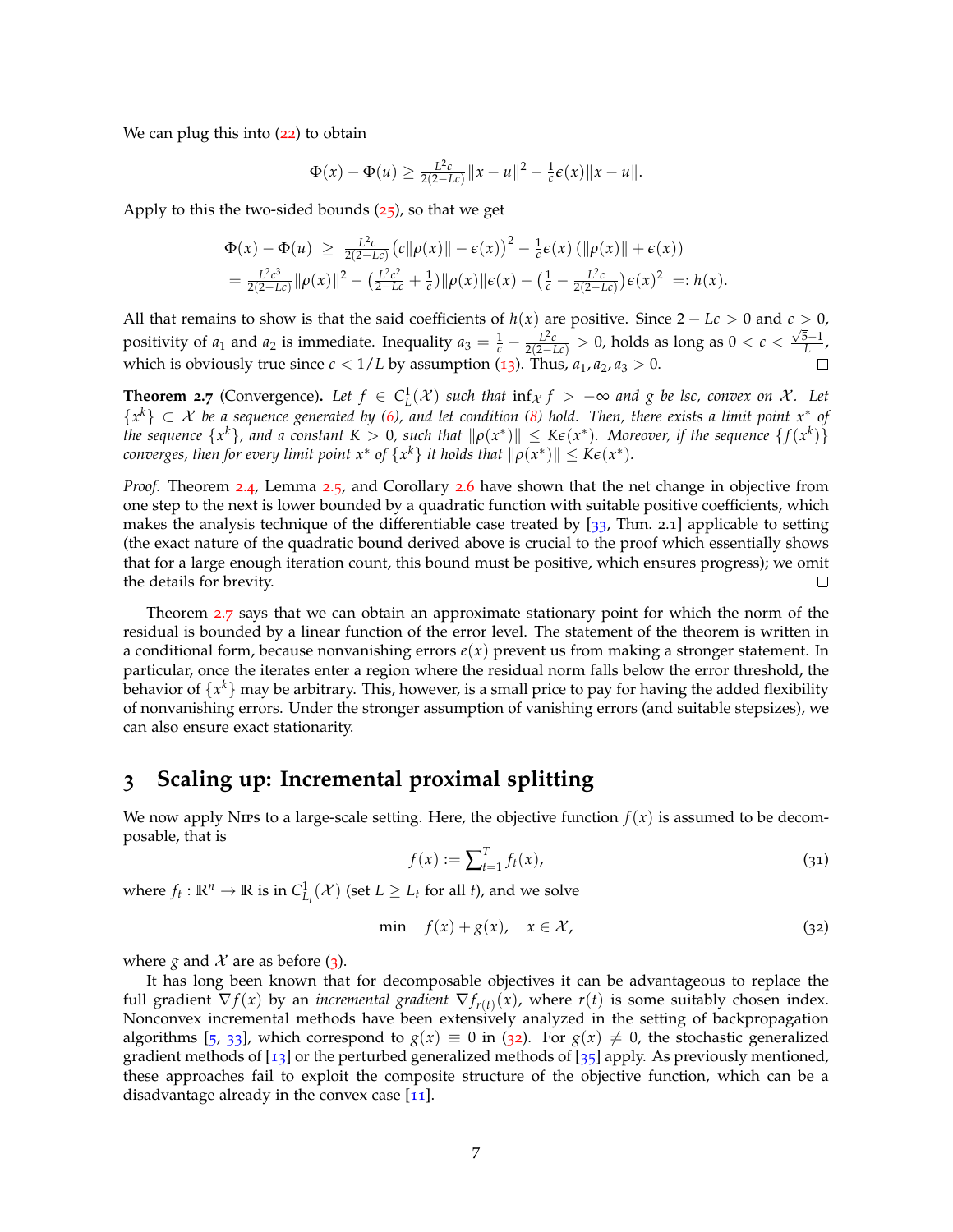In contrast, we exploit the composite structure of  $(31)$  $(31)$  $(31)$ , and propose the following incremental nonconvex proximal-splitting method:

<span id="page-7-1"></span><span id="page-7-0"></span>
$$
x^{k+1} = \mathcal{M}(x^k - \eta_k \sum_{t=1}^T \nabla f_t(z^t))
$$
  
\n
$$
z^1 = x^k, \quad z^{t+1} = \mathcal{O}(z^t - \eta \nabla f_t(z^t)), \quad t = 1, ..., T-1.
$$
\n(33)

Here,  $\mathcal O$  and  $\mathcal M$  are appropriate nonexpansive maps, choosing which we get different algorithms. For example, when  $\mathcal{X}=\tilde{\mathbb{R}^n}$ ,  $g(x)\equiv 0$ , and  $\mathcal{M}=\mathcal{O}=\tilde{\rm{Id}}$ , then ([33](#page-7-0)) reduces to the problem class considered in [[34](#page-14-11)]. If X is a closed convex set,  $g(x) \equiv 0$ ,  $\mathcal{M} = \Pi_{\mathcal{X}}$ , and  $\mathcal{O} =$  Id, then ([33](#page-7-0)) reduces to a method that is essentially implicit in [[34](#page-14-11)]. Note, however, that in this case, the constraints are enforced *only once* every major iteration; the intermediate iterates  $(z<sup>t</sup>)$  may be infeasible.

Depending on the application, we may implement either of the four variants of  $(33)$  $(33)$  $(33)$  in Table [1](#page-7-1). Which of these one prefers, depends on the complexity of the constraint set  $\mathcal X$  and on the cost of applying  $P_{\eta}^g$ . In the first two examples  $\mathcal X$  is not bounded, which complicates the convergence analysis; the third variant is also of practical importance but the fourth variant allows a more instructive analysis, so we discuss it only.

|                |                                          | м               |                        | $\parallel$ Penalty | Proximity operator calls                   |
|----------------|------------------------------------------|-----------------|------------------------|---------------------|--------------------------------------------|
| $\mathbb{R}^n$ | $\neq 0$                                 | $prox_{\alpha}$ | Id                     | $\parallel$ P,U     | once every <i>major</i> $(k)$ iteration    |
| $\mathbb{R}^n$ | $\neq 0$                                 | $prox_{\alpha}$ | $prox_{\sigma}$    P,U |                     | once every <i>minor</i> $(k, t)$ iteration |
|                | CCvx $\mid h(x) + \delta(x \mathcal{X})$ | $prox_{\sigma}$ | Id                     | $\parallel$ P,C     | once every major $(k)$ iteration           |
|                | $CCvx \mid h(x) + \delta(x \mathcal{X})$ | $prox_{\alpha}$ | $prox_{\alpha}$   PC   |                     | once every minor $(k, t)$ iteration        |

Table 1: Different variants of incremental Nips  $(33)$  $(33)$  $(33)$ . 'P' indicates penalized, 'U' indicates 'unconstrained', while 'C' refers to a constrained problem; 'CCvx' signifies 'Compact convex'.

#### **3.1 Convergence**

Our analysis is inspired by  $[34]$  $[34]$  $[34]$  with the obvious difference that we are dealing with a nonsmooth problem. First, as is usual with incremental methods, we also rewrite ([33](#page-7-0)) in a form that matches the main iteration ([6](#page-1-3))

$$
x^{k+1} = \mathcal{M}(x^k - \eta_k \sum_{t=1}^T \nabla f_t(z^t)) = \mathcal{M}(x^k - \eta_k \nabla F(x^k) + \eta_k e(x^k)).
$$

The error term at a general *x* is then given by  $e(x) := \sum_{t=1}^{T} (f_t(x) - f_t(z^t))$ . Since we wish to reduce incremental Nips to a setting where the analysis of the batch method applies, we must ensure that the norm of the error term is bounded. Lemma [3](#page-8-0).3 proves such a bound; but first we need to prove two auxiliary results.

<span id="page-7-5"></span>**Lemma 3.1** (Bounded increment)**.** *Let zt*+<sup>1</sup> *be computed by* ([33](#page-7-0))*. Then,*

<span id="page-7-4"></span><span id="page-7-3"></span><span id="page-7-2"></span>if 
$$
\mathcal{O} = \text{Id}
$$
, then  $||z^{t+1} - z^t|| = \eta ||\nabla f_t(z^t)||$  (34)

if 
$$
\mathcal{O} = \Pi_{\mathcal{X}}
$$
, then  $||z^{t+1} - z^t|| \leq \eta ||\nabla f_t(z^t)||$  (35)

if 
$$
\mathcal{O} = \text{prox}_{g}^{\eta}, s^t \in \partial g(z^t)
$$
, then  $||z^{t+1} - z^t|| \leq 2\eta ||\nabla f_t(z^t) + s^t||.$  (36)

*Proof.* Relation ([34](#page-7-2)) is obvious, and ([35](#page-7-3)) follows immediately from nonexpansivity of projections. To prove  $(36)$  $(36)$  $(36)$ , notice that definition  $(4)$  $(4)$  $(4)$  implies the inequality

$$
\frac{1}{2}||z^{t+1} - z^t + \eta \nabla f_t(z^t)||^2 + \eta g(z^{t+1}) \le \frac{1}{2}||\eta \nabla f_t(z^t)||^2 + \eta g(z^t),
$$
  

$$
\frac{1}{2}||z^{t+1} - z^t||^2 \le \eta \langle \nabla f_t(z^t), z^t - z^{t+1} \rangle + \eta (g(z^t) - g(z^{t+1})).
$$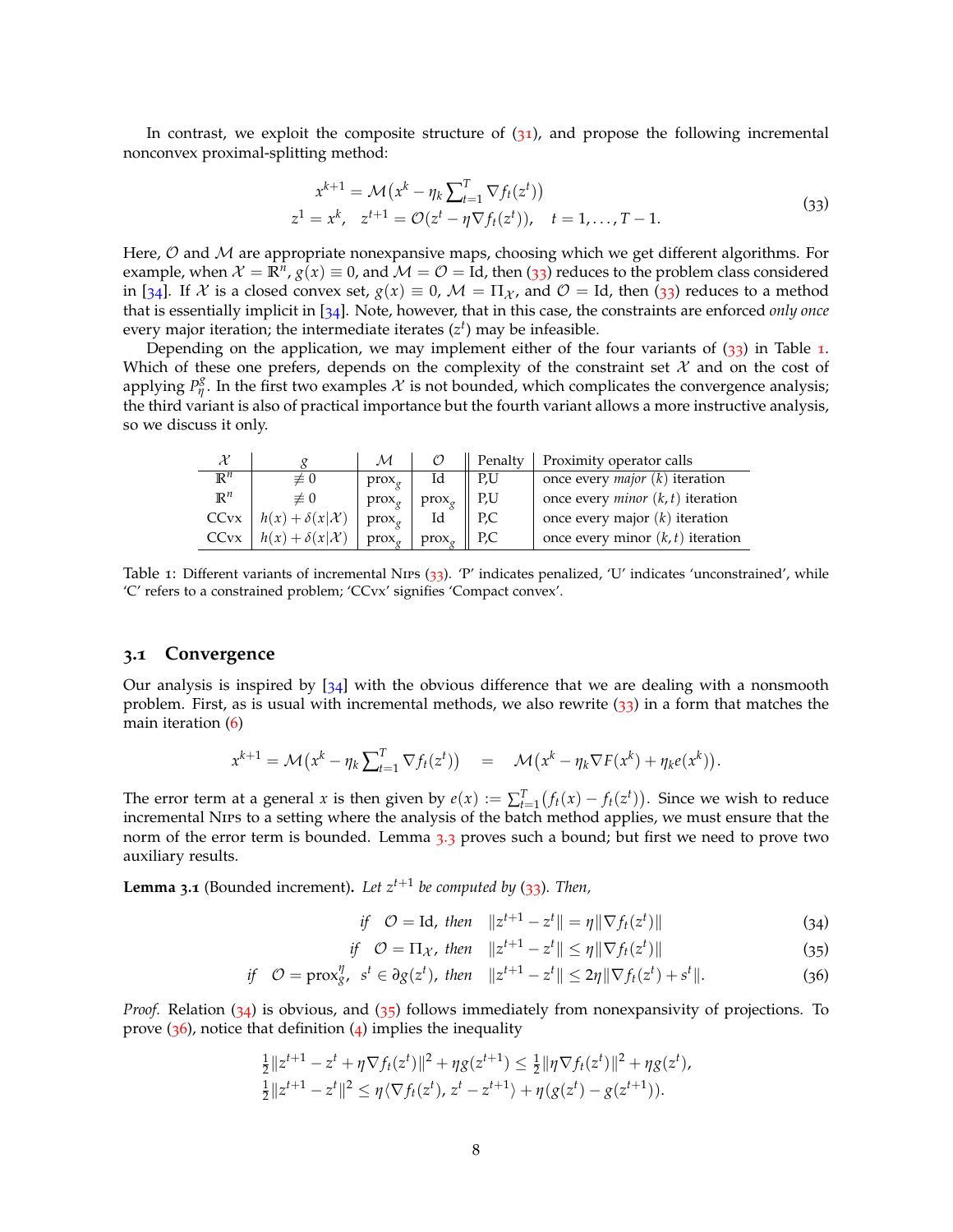Since *g* is convex,  $g(z^{t+1}) \geq g(z^t) + \langle s_t, z^{t+1} - z^t \rangle$  for  $s_t \in \partial g(z^t)$ . Moreover,

$$
\frac{1}{2}||z^{t+1} - z^t||^2 \le \eta \langle s^t, z^t - z^{t+1} \rangle + \eta \langle \nabla f_t(z^t), z^t - z^{t+1} \rangle
$$
  
\n
$$
\le \eta ||s_t + \nabla f_t(z^t)|| ||z^t - z^{t+1}||
$$
  
\n
$$
\implies ||z^{t+1} - z^t|| \le 2\eta ||\nabla f_t(z^t) + s^t||.
$$

<span id="page-8-4"></span>**Lemma 3.2** (Incrementality error). Let  $x \equiv x^k$ , and define

<span id="page-8-1"></span>
$$
\epsilon_t := \|\nabla f_t(z^t) - \nabla f_t(x)\|, \quad t = 1, \dots, T. \tag{37}
$$

*Then, for each*  $t \geq 2$ *, the following bound on the error holds:* 

$$
\epsilon_t \le 2\eta L \sum_{j=1}^{t-1} (1+2\eta L)^{t-1-j} \|\nabla f_j(x) + s^j\|, \quad t = 2, \dots, T. \tag{38}
$$

*Proof.* The proof extends the differentiable case treated in [[34](#page-14-11)]. We proceed by induction. The base case is  $t = 2$ , for which we have

$$
\epsilon_2 = \|\nabla f_2(z^2) - \nabla f_2(x)\| \le L \|z^2 - x\| = L \|z^2 - z^1\| \stackrel{(36)}{\le} 2\eta L \|\nabla f_1(x) + s^1\|.
$$

Assume inductively that ([38](#page-8-1)) holds for  $t \le r < T$ , and consider  $t = r + 1$ . Then,

<span id="page-8-3"></span><span id="page-8-2"></span>
$$
\epsilon_{r+1} = \|\nabla f_{r+1}(z^{r+1}) - \nabla f_{r+1}(x)\| \le L \|z^{r+1} - x\|
$$
  
\n
$$
= L \left\| \sum_{j=1}^r (z^{j+1} - z^j) \right\| \le L \sum_{j=1}^r \|z^{j+1} - z^j\|
$$
  
\nLemma 3.1  
\n
$$
\le 2\eta L \sum_{j=1}^r \|\nabla f_j(z^j) + s^j\|.
$$
 (39)

To complete the induction, first observe that  $\|\nabla f_t(z^t) + s^t\| \le \|\nabla f_t(x) + s^t\| + \epsilon_t$ , so that on invoking the induction hypothesis we obtain for  $t = 2, \ldots, r$ ,

$$
\|\nabla f_t(z^t)\| \le \|\nabla f_t(x)\| + 2\eta L \sum_{j=1}^{t-1} (1 + 2\eta L)^{t-1-j} \|\nabla f_j(x) + s^j\|.
$$
 (40)

Combining inequality  $(40)$  $(40)$  $(40)$  with  $(39)$  $(39)$  $(39)$  we further obtain

$$
\epsilon_{r+1} \leq 2\eta L \sum_{j=1}^r \left( \|\nabla f_j(x) + s^j\| + 2\eta L \sum_{l=1}^{j-1} (1 + L\eta)^{j-1-l} \|\nabla f_l(x) + s^l\|\right).
$$

Writing  $\beta_j \equiv \|\nabla f_j(x) + s^j\|$  a simple manipulation of the above inequality yields

$$
\epsilon_{r+1} \leq 2\eta L\beta_r + \sum_{l=1}^{r-1} \left( 2\eta L + 4\eta^2 L^2 \sum_{j=l+1}^r (1+2\eta L)^{j-l-1} \right) \beta_l
$$
  
=  $2\eta L\beta_r + \sum_{l=1}^{r-1} \left( 2\eta L + 4\eta^2 L^2 \sum_{j=0}^{r-l-1} (1+2\eta L)^j \right) \beta_l$   
=  $2\eta L\beta_r + \sum_{l=1}^{r-1} 2\eta L(1+2\eta L)^{r-l} \beta_l = 2\eta L \sum_{l=1}^r (1+2\eta L)^{r-l} \beta_l.$ 

Now we are ready to bound the error, which is done by Lemma [3](#page-8-0).3 below.

<span id="page-8-0"></span>**Lemma 3.3** (Bounded error). If for all  $x \in \mathcal{X}$ ,  $\|\nabla f_t(x)\| \leq M$  and  $\|\partial g(x)\| \leq G$ , then  $\|e(x)\| \leq K$  for some *constant*  $K > 0$ *.*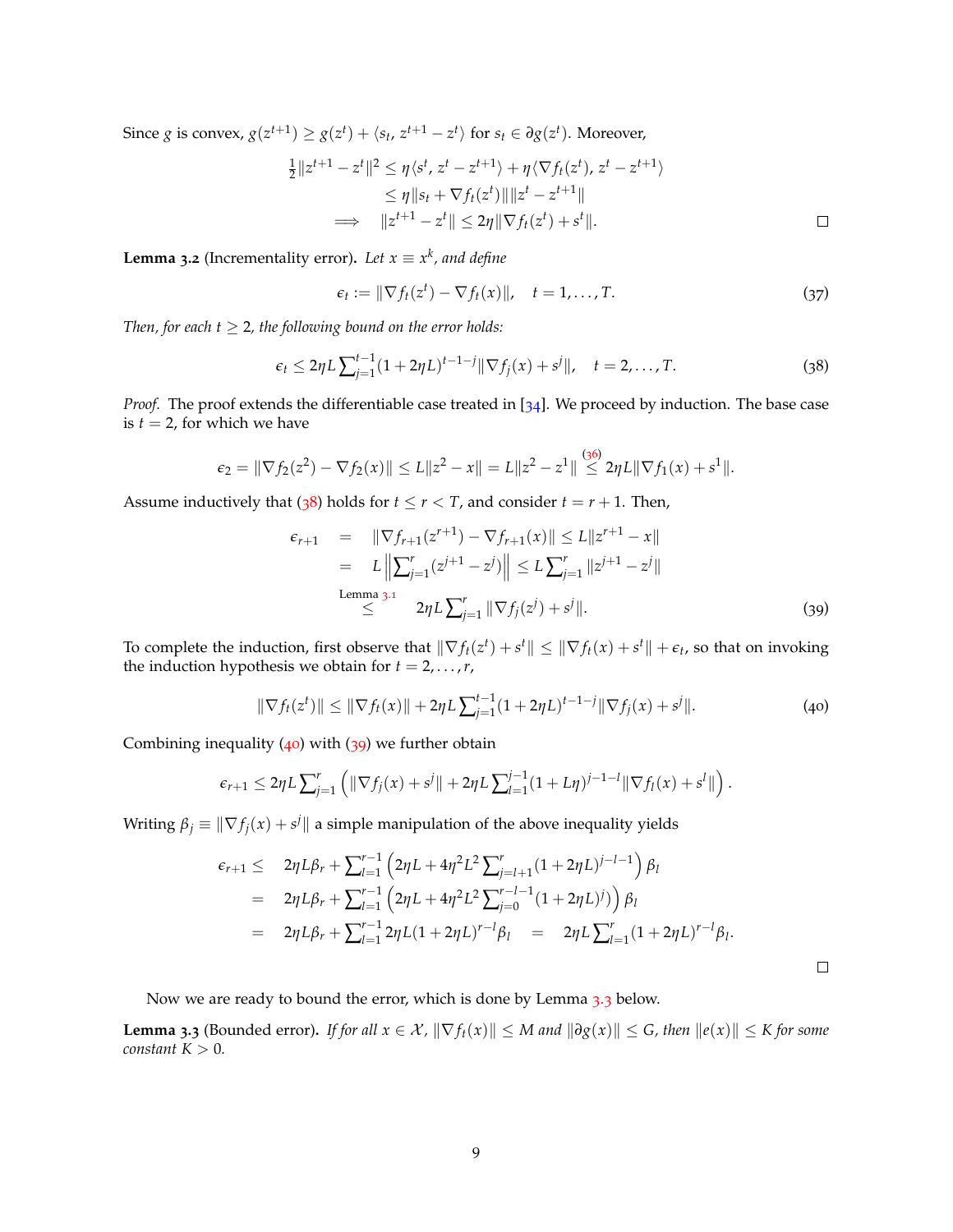*Proof.* If  $z^{t+1}$  is computed by ([33](#page-7-0)),  $\mathcal{O} = \text{prox}_{g}$ , and  $s^t \in \partial g(z^t)$ , then

<span id="page-9-0"></span>
$$
||z^{t+1} - z^t|| \leq 2\eta ||\nabla f_t(z^t) + s^t||. \tag{41}
$$

Using ([41](#page-9-0)) we can bound the error incurred upon using  $z^t$  instead of  $x^k$ . Specifically, if  $x \equiv x^k$ , and

<span id="page-9-1"></span>
$$
\epsilon_t := \|\nabla f_t(z^t) - \nabla f_t(x)\|, \quad t = 1, \dots, T,
$$
\n(42)

then Lemma [3](#page-8-4).2 shows the following bound

$$
\epsilon_t \le 2\eta L \sum_{j=1}^{t-1} (1+2\eta L)^{t-1-j} \|\nabla f_j(x) + s^j\|, \quad t = 2, ..., T. \tag{43}
$$

Since  $\epsilon_1 = 0$ , we have

$$
||e(x)|| \leq \sum_{t=2}^{T} \epsilon_t \stackrel{(43)}{\leq} 2\eta L \sum_{t=2}^{T} \sum_{j=1}^{t-1} (1 + 2\eta L)^{t-1-j} \beta_j
$$
  
=  $2\eta L \sum_{t=1}^{T-1} \beta_t \left( \sum_{j=0}^{T-t-1} (1 + 2\eta L)^j \right)$   
=  $\sum_{t=1}^{T-1} \beta_t ((1 + 2\eta L)^{T-t} - 1)$   
 $\leq \sum_{t=1}^{T-1} (1 + 2\eta L)^{T-t} \beta_t$   
 $\leq (1 + 2\eta L)^{T-1} \sum_{t=1}^{T-1} ||\nabla f_t(x) + s^t||$   
 $\leq C_1 (T-1)(M + G) =: K.$ 

Thanks to the error bounds established above, convergence of incremental Nips follows immediately from Theorem [2](#page-6-0).7; we omit details for brevity.

# **4 Application to matrix factorization**

The main contribution of our paper is the new Nips framework, and a specific application is not one of the prime aims of this paper. We do, however, provide an illustrative application of Nips to a challenging nonconvex problem: *sparsity regularized low-rank matrix factorization*

<span id="page-9-2"></span>
$$
\min_{X,A\geq 0} \quad \frac{1}{2} \|Y - XA\|_{\mathcal{F}}^2 + \psi_0(X) + \sum_{t=1}^T \psi_t(a_t), \tag{44}
$$

where  $Y \in \mathbb{R}^{m \times T}$ ,  $X \in \mathbb{R}^{m \times K}$  and  $A \in \mathbb{R}^{K \times T}$ , with  $a_1, \ldots, a_T$  as its columns. Problem ([44](#page-9-2)) generalizes the well-known nonnegative matrix factorization (NMF) problem of [[25](#page-13-2)] by permitting arbitrary *Y* (not necessarily nonnegative), and adding regularizers on *X* and *A*. A related class of problems was studied in [[27](#page-14-3)], but with a crucial difference: the formulation in [[27](#page-14-3)] *does not* allow nonsmooth regularizers on *X*. The class of problems studied in [[27](#page-14-3)] is in fact a subset of those covered by Nips. On a more theoretical note, [[27](#page-14-3)] considered stochastic-gradient like methods whose analysis requires computational errors and stepsizes to vanish, whereas our method is deterministic and allows nonvanishing stepsizes and errors.

Following [[27](#page-14-3)] we also rewrite ([44](#page-9-2)) in a form more amenable to Nips. We eliminate *A* and consider nonnegatively constrained optimization problem

$$
\min_X \quad \Phi(X) := \sum_{t=1}^T f_t(X) + g(X), \quad \text{where} \quad g(X) := \psi_0(X) + \delta(X) \ge 0), \tag{45}
$$

and where each  $f_t(X)$  for  $1 \le t \le T$  is defined as

<span id="page-9-4"></span><span id="page-9-3"></span>
$$
f_t(X) := \min_a \quad \frac{1}{2} \|y_t - Xa\|^2 + g_t(a), \tag{46}
$$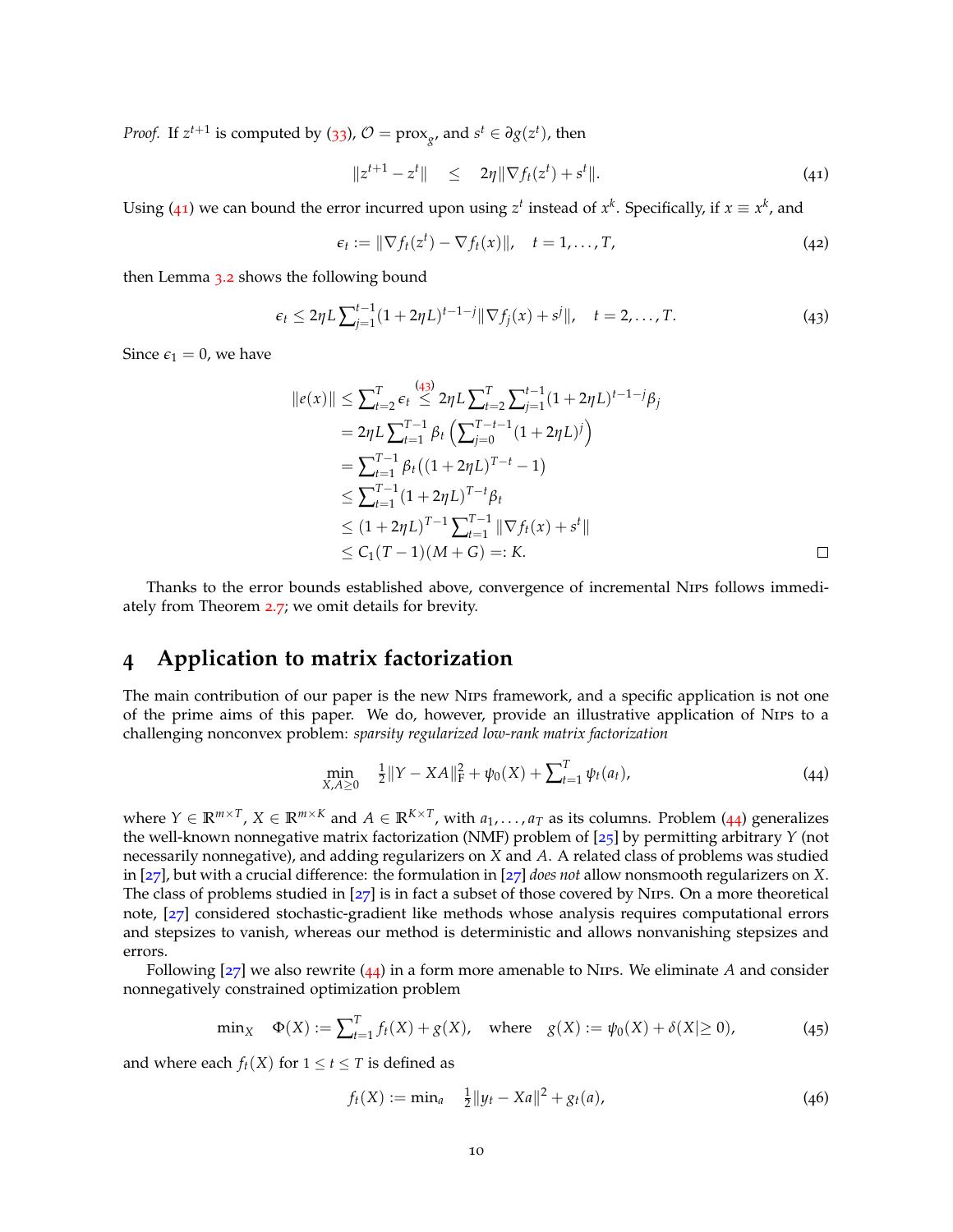

<span id="page-10-2"></span>Figure 1: Running times of Nips (Matlab) versus SPAMS (C++) for NMF on RAND, CBCL, and YALE datasets. Initial objective values and tiny runtimes have been suppressed for clarity.

where  $g_t(a) := \psi_t(a) + \delta(a | \ge 0)$ . For simplicity, assume that ([46](#page-9-3)) attains its unique<sup>[2](#page-10-0)</sup> minimum, say  $a^*$ , then  $f_t(X)$  is differentiable and we have  $\nabla_X f_t(X) = (Xa^* - y_t)(a^*)^T$ . Thus, we can instantiate ([33](#page-7-0)), and all we need is a subroutine for solving  $(46)^3$  $(46)^3$  $(46)^3$  $(46)^3$ 

We present empirical results on the following two variants of  $(45)$  $(45)$  $(45)$ : (i) pure unpenalized NMF  $(\psi_t \equiv 0 \text{ for } 0 \le t \le T)$  as a baseline; and (ii) sparsity penalized NMF where  $\psi_0(X) \equiv \lambda ||X||_1$  and  $\psi_t(a_t) \equiv \gamma \|a_t\|_1$ . Note that without the nonnegativity constraints, ([45](#page-9-4)) is similar to sparse-PCA.

We use the following datasets and parameters:

- (i) RAND:  $4000 \times 4000$  dense random (uniform [0, 1]); rank-32 factorization;  $(\lambda, \gamma) = (10^{-5}, 10)$ ;
- (ii) CBCL: CBCL database [ $38$ ]; 361  $\times$  2429; rank-49 factorization;
- (iii) YALE: Yale B Database  $[26]$  $[26]$  $[26]$ ; 32256  $\times$  2414 matrix; rank-32 factorization;
- (iv) WEB: Web graph from google; sparse  $714545 \times 739454$  (empty rows and columns removed) matrix; ID: 2301 in the sparse matrix collection [[10](#page-13-16)]); rank-4 factorization; ( $\lambda = \gamma = 10^{-6}$ ).

On the NMF baseline (Fig. [1](#page-10-2)), we compare Nips against the well optimized state-of-the-art C++ toolbox SPAMS (version 2.3) [[27](#page-14-3)]. We compare against SPAMS only on dense matrices, as its NMF code seems to be optimized for this case. Obviously, the comparison is not fair: unlike SPAMS, Nips and its subroutines are all implemented in Matlab, and they run equally easily on large sparse matrices. Nevertheless, Nirs proves to be quite competitive: Fig.  $\mathbf 1$  $\mathbf 1$  shows that our MATLAB implementation runs only slightly slower than SPAMS. We expect a well-tuned C++ implementation of Nips to run at least 4–10 times faster than the Matlab version—the dashed line in the plots visualizes what such a mere 3X-speedup to Nips might mean.

Figure [2](#page-11-0) shows numerical results comparing the stochastic generalized gradient (SGGD) algorithm of [[13](#page-13-11)] against Nips, when started at the same point. As is well-known, SGGD requires careful stepsize tuning; so we searched over a range of stepsizes, and have reported the best results. Nips too requires some stepsize tuning, but to a much lesser extent than SGGD. As predicted, the solutions returned by Nips have objective function values lower than SGGD, and have greater sparsity.

# **5 Other applications**

We mention below a few other applications where we have used the NIPS framework successfully. While it lies outside the scope of this chapter to cover the details of these applications, we refer the reader to research articles that include the requisite details.

<span id="page-10-0"></span><sup>&</sup>lt;sup>2</sup>If not, then at the expense of more notation, we can add a strictly convex perturbation to ensure uniqueness; this error can be absorbed into the overall computational error.

<span id="page-10-1"></span><sup>3</sup> In practice, we use *mini-batches* for all the algorithms.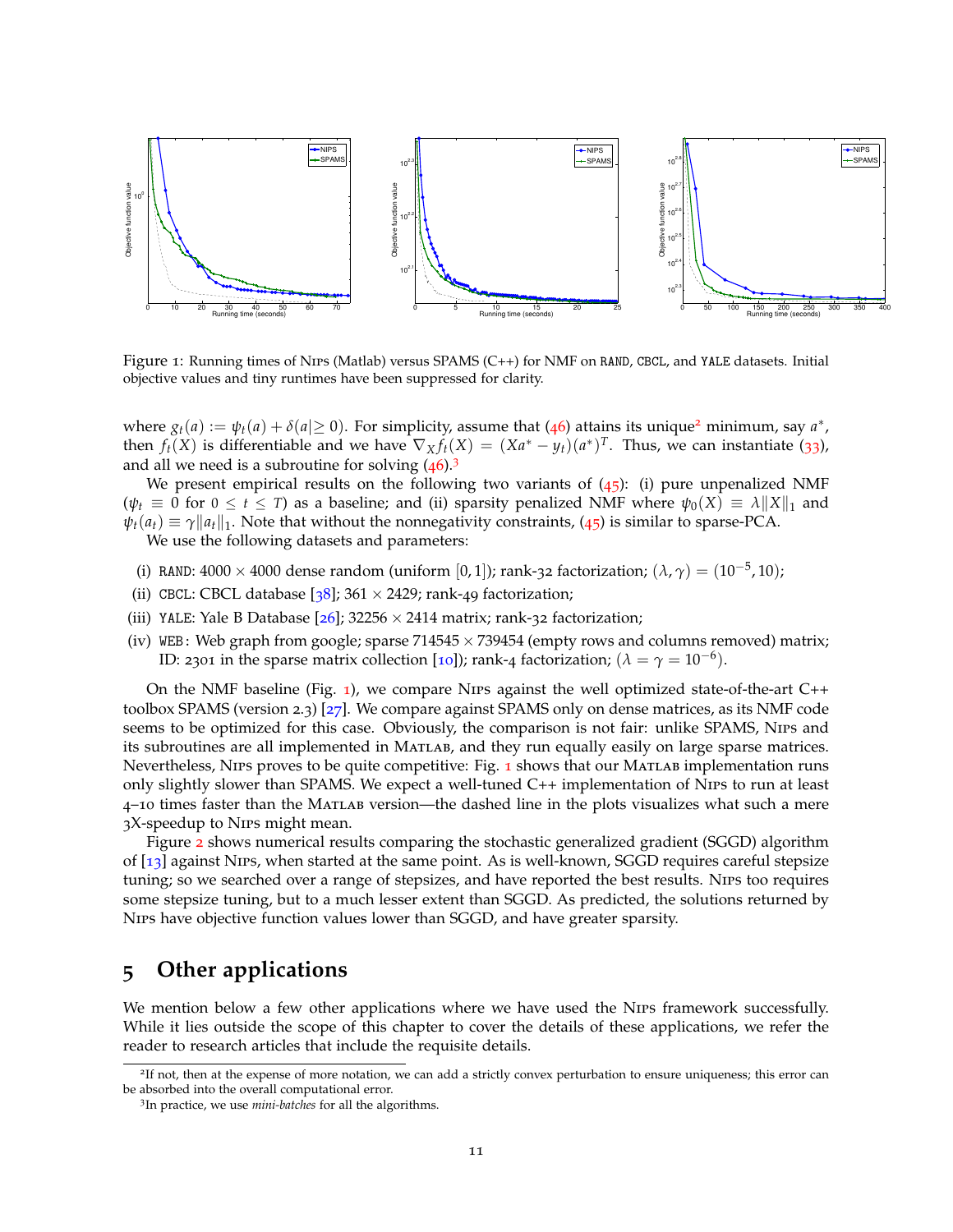<span id="page-11-0"></span>

Figure 2: Sparse NMF: Nips versus SGGD. The bar plots show the sparsity (higher is better) of the factors *X* and *A*. Left plots for RAND dataset; right plots for WEB. SGGD yields slightly worse objective function values and significantly less sparse solutions than NIPs.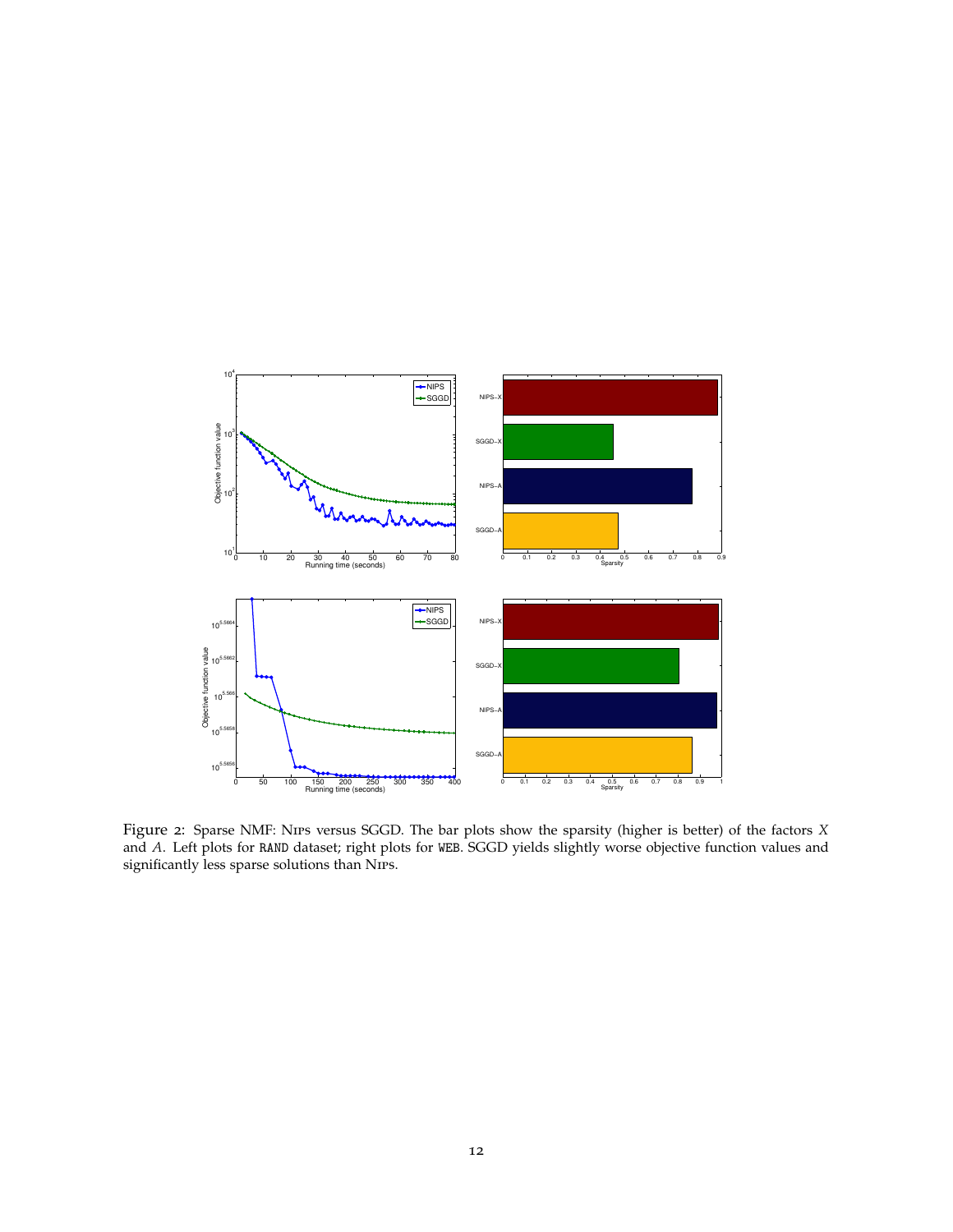- Online multiframe blind deconvolution [[20](#page-13-17)]. In this application, a slightly modified version of Nips is used for processing a stream of blurry images in an incremental fashion. The end goal is to obtain a sharp reconstruction of a single underlying image. The optimization problem is nonconvex because given observations  $y_1, \ldots, y_T$  which are assumed to satisfy the linear model  $y_i \approx A_i x$ , we need to recover both  $A_i$  and *x*.
- Generalized dictionary learning for positive definite tensors [[36](#page-14-14)]. In this problem, we seek a dictionary whose "atoms" can be sparsely combined to reconstruct a set of matrices. The key difference from ordinary dictionary learning [[23](#page-13-4)] is that the observations are positive definite matrices, so the dictionary atoms must be positive definite too. The problem fits in the Nips framework (as for NMF, subproblems relied on a nonnegative least-squares solver [[22](#page-13-18)] and a nonsmooth convex solver [[21](#page-13-0)]).
- Denoising signals with spiky (sparse) noise [[6](#page-13-19)]. This application formulates the task of removing spiky noise from signals by formulating it as a nonconvex problem with sparsity regularization, and was hence a suitable candidate for Nips.

# **6 Discussion**

This chapter discussed a general optimization framework called Nips that can solve a broad class of nonconvex composite objective (regularized) problems. Our analysis is inspired by [[33](#page-14-5)], and we extend the results of [[33](#page-14-5)] to admit problems that are *strictly* more general by handling nonsmooth components via proximity operators. Nips permits nonvanishing perturbations, which is a useful practical feature. We exploited the perturbation analysis to derive both batch and incremental versions of Nips. Finally, experiments with medium to large matrices showed that Nips is competitive with state-of-the-art methods; Nips was also seen to outperform the stochastic generalized gradient method.

We conclude by mentioning Nips includes numerous algorithms and problem settings as special cases. Example are: forward-backward splitting with convex costs, incremental forward-backward splitting (convex), gradient projection (both convex and nonconvex), the proximal-point algorithm, and so on. Thus, it will be valuable to investigate if some of the theoretical results for these methods can be carried over to Nips.

The most important theoretical question worth pursuing at this point is a less pessimistic convergence analysis for the scalable incremental version of Nips than implied by Lemma [3](#page-8-0).3.

### **References**

- <span id="page-12-4"></span>[1] H. Attouch, J. Bolte, and B. Svaiter. Convergence of descent methods for semi-algebraic and tame problems: proximal algorithms, forward-backward splitting, and regularized Gauss-Seidel methods. *Mathematical Programming*, 137(1-2):91–129, 2013.
- <span id="page-12-0"></span>[2] F. Bach, R. Jenatton, J. Mairal, and G. Obozinski. Convex optimization with sparsity-inducing norms. In S. Sra, S. Nowozin, and S. J. Wright, editors, *Optimization for Machine Learning*. MIT Press, 2011.
- <span id="page-12-1"></span>[3] A. Beck and M. Teboulle. A Fast Iterative Shrinkage-Thresholding Algorithm for Linear Inverse Problems. *SIAM J. Imgaging Sciences*, 2(1):183–202, 2009.
- <span id="page-12-2"></span>[4] D. P. Bertsekas. *Nonlinear Programming*. Athena Scientific, second edition, 1999.
- <span id="page-12-3"></span>[5] D. P. Bertsekas. Incremental Gradient, Subgradient, and Proximal Methods for Convex Optimization: A Survey. In S. Sra, S. Nowozin, and S. J. Wright, editors, *Optimization for Machine Learning*. MIT Press, 2011.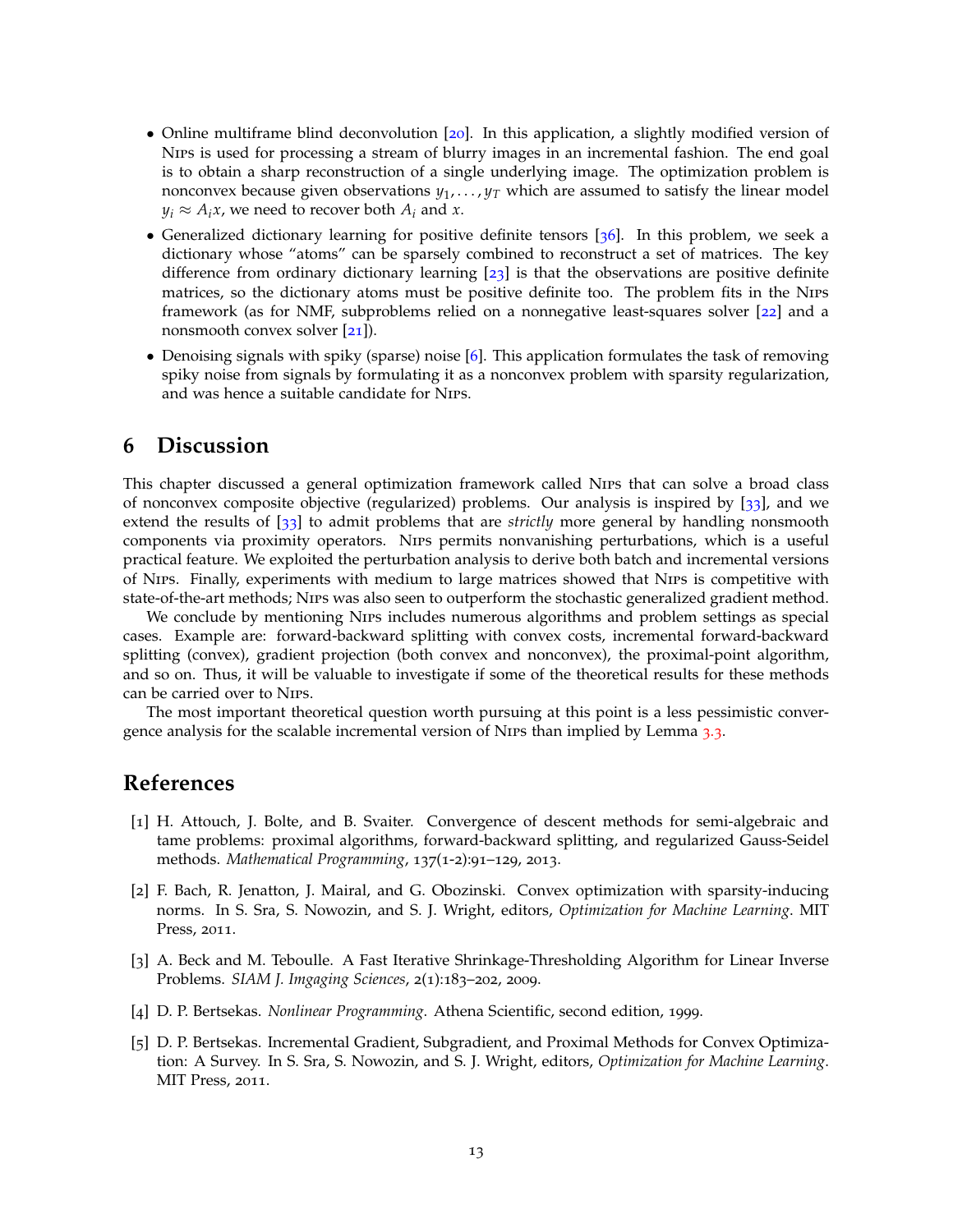- <span id="page-13-19"></span>[6] A. Cherian, S. Sra, and N. Papanikolopoulos. Denoising sparse noise via online dictionary learning. In *IEEE International Conference on Acoustics, Speech, and Signal Processing (ICASSP)*, May 2011.
- <span id="page-13-14"></span>[7] F. H. Clarke. *Optimization and nonsmooth analysis*. John Wiley & Sons, Inc., 1983.
- <span id="page-13-13"></span>[8] P. L. Combettes and V. R. Wajs. Signal recovery by proximal forward-backward splitting. *Multiscale Modeling and Simulation*, 4(4):1168–1200, 2005.
- <span id="page-13-1"></span>[9] Patrick L Combettes and Jean-Christophe Pesquet. Proximal splitting methods in signal processing. In *Fixed-Point Algorithms for Inverse Problems in Science and Engineering*, pages 185–212. Springer, 2011.
- <span id="page-13-16"></span>[10] Timothy A Davis and Yifan Hu. The University of Florida sparse matrix collection. *ACM Transactions on Mathematical Software (TOMS)*, 38(1):1, 2011.
- <span id="page-13-12"></span>[11] J. Duchi and Y. Singer. Efficient Online and Batch Learning using Forward-Backward Splitting. *J. Mach. Learning Res. (JMLR)*, 10:2899–2934, Oct. 2009.
- <span id="page-13-10"></span>[12] Y. M. Ermoliev and V. I. Norkin. Stochastic generalized gradient method with application to insurance risk management. Technical Report IR-97-021, IIASA, Austria, April 1997.
- <span id="page-13-11"></span>[13] Y. M. Ermoliev and V. I. Norkin. Stochastic generalized gradient method for nonconvex nonsmooth stochastic optimization. *Cybernetics and Systems Analysis*, 34:196–215, 1998.
- <span id="page-13-8"></span>[14] M. Fukushima and H. Mine. A generalized proximal point algorithm for certain non-convex minimization problems. *Int. J. Systems Science*, 12(8):989–1000, 1981.
- <span id="page-13-15"></span>[15] E. M. Gafni and D. P. Bertsekas. Two-metric projection methods for constrained optimization. *SIAM Journal on Control and Optimization*, 22(6):936–964, 1984.
- <span id="page-13-6"></span>[16] A. A. Gaivoronski. Convergence properties of backpropagation for neural nets via theory of stochastic gradient methods. Part 1. *Optimization methods and Software*, 4(2):117–134, 1994.
- <span id="page-13-9"></span>[17] Saeed Ghadimi and Guanghui Lan. Accelerated gradient methods for nonconvex nonlinear and stochastic programming. *arXiv:1310.3787*, 2013.
- <span id="page-13-7"></span>[18] Saeed Ghadimi and Guanghui Lan. Stochastic First- and Zeroth-order Methods for Nonconvex Stochastic Programming. *arXiv:1309.5549*, 2013.
- <span id="page-13-5"></span>[19] S. Haykin. *Neural Networks: A Comprehensive Foundation*. Prentice Hall PTR, 1st edition, 1994.
- <span id="page-13-17"></span>[20] M. Hirsch, S. Harmeling, S. Sra, and B. Schölkopf. Online multi-frame blind deconvolution with super-resolution and saturation correction. *Astronomy & Astrophysics (AA)*, Feb. 2011. 11 pages.
- <span id="page-13-0"></span>[21] D. Kim, S. Sra, and I. S. Dhillon. A scalable trust-region algorithm with application to mixed-norm regression. In *International Conference on Machine Learning (ICML)*, 2010.
- <span id="page-13-18"></span>[22] D. Kim, S. Sra, and I. S. Dhillon. A non-monotonic method for large-scale non-negative least squares. *Optimization Methods and Software (OMS)*, Dec. 2011. 28 pages.
- <span id="page-13-4"></span>[23] K. Kreutz-Delgado, J. F. Murray, B. D. Rao, K. Engan, T.-W. Lee, and T. J. Sejnowski. Dictionary learning algorithms for sparse representation. *Neural Computation*, 15:349–396, 2003.
- <span id="page-13-3"></span>[24] D. Kundur and D. Hatzinakos. Blind image deconvolution. *IEEE Signal Processing Magazine*, 13(3):43–64, may 1996.
- <span id="page-13-2"></span>[25] D. D. Lee and H. S. Seung. Algorithms for nonnegative matrix factorization. In *Advances in Neural Information Processing Systems (NIPS)*, pages 556–562, 2000.